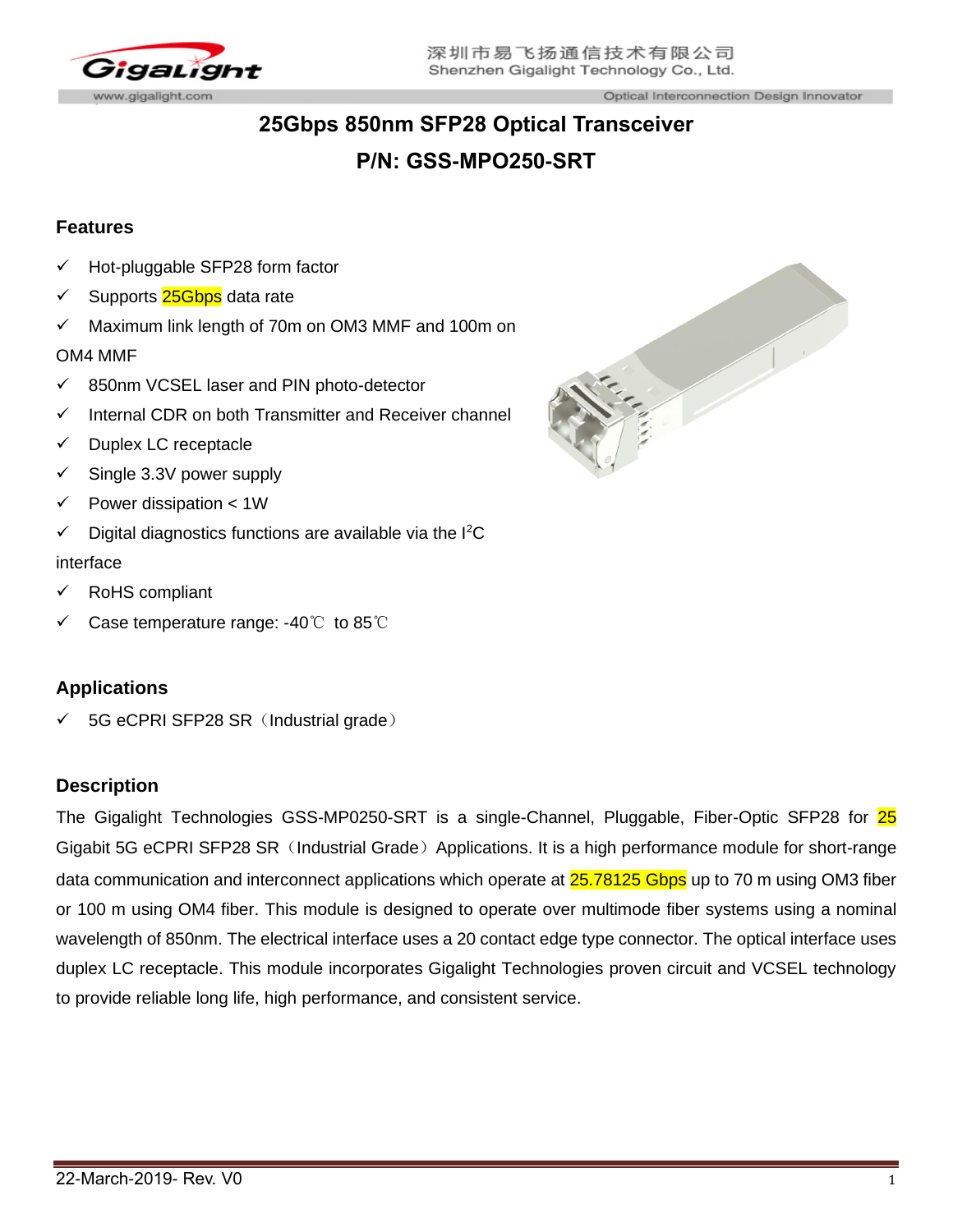

## **Block Diagram**



## **Absolute Maximum Ratings**

#### **Table 1 - Absolute Maximum Ratings**

| <b>Parameter</b>          | Symbol |     | <b>Max</b> | Jnit |
|---------------------------|--------|-----|------------|------|
| Supply Voltage            | Vcc    |     | 3.6        |      |
| Storage Temperature       |        | -40 | $+85$      |      |
| <b>Operating Humidity</b> |        |     | 85         | %    |

### **Recommended Operating Conditions**

#### **Table 2 - Recommended Operating Conditions**

| <b>Parameter</b>                                                 | <b>Symbol</b> | <b>Min</b> | <b>Typical</b> | <b>Max</b> | <b>Unit</b> |
|------------------------------------------------------------------|---------------|------------|----------------|------------|-------------|
| <b>Operating Case Temperature</b>                                | Tc            | $-40$      |                | 85         | °C          |
| Power Supply Voltage                                             | Vcc           | 3.13       | 3.3            | 3.47       |             |
| <b>Power Supply Current</b>                                      | <b>Icc</b>    |            |                | 300        | mA          |
| Fiber<br>Length<br>$50/125$ µm<br>on<br>high-bandwidth (OM3) MMF |               |            |                | 70         | m           |
| Fiber<br>50/125µm<br>Length on<br>high-bandwidth (OM4) MMF       |               |            |                | 100        | m           |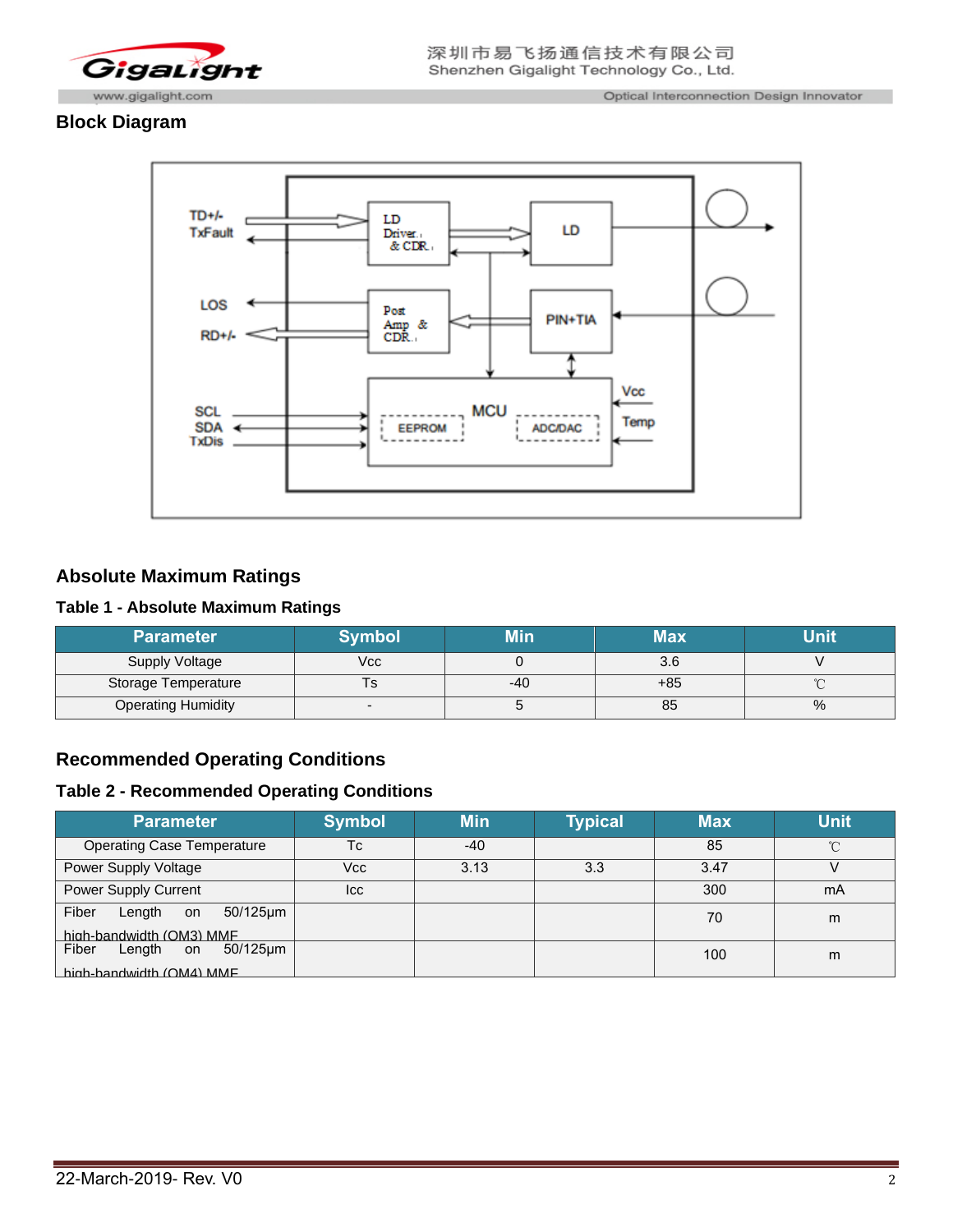

Optical Interconnection Design Innovator

## **Optical and Electrical Characteristics**

#### **Table 3 - Optical and Electrical Characteristics**

|                                | <b>Parameter</b>                  | <b>Symbol</b>    | <b>Min</b>      | <b>Typical</b> | <b>Max</b> | <b>Unit</b>       | <b>Notes</b> |
|--------------------------------|-----------------------------------|------------------|-----------------|----------------|------------|-------------------|--------------|
|                                | <b>Transmitter</b>                |                  |                 |                |            |                   |              |
|                                | Data rate                         | <b>BR</b>        |                 | 25.78          |            | Gbps              |              |
|                                | Centre Wavelength                 | $\lambda c$      | 840             | 850            | 860        | nm                |              |
|                                | Spectral Width (-20dB)            | σ                |                 |                | 0.6        | nm                |              |
|                                | Average Output Power              | Pavg             | $-8.4$          |                | 2.4        | dBm               |              |
|                                | <b>Optical Power OMA</b>          | POMA             | $-6.4$          |                | 3          | dBm               |              |
|                                | <b>Extinction Ratio</b>           | <b>ER</b>        | $\overline{2}$  |                |            | dB                |              |
|                                | Differential data input swing     | VIN,PP           | 40              |                | 1000       | mV                |              |
|                                | Input Differential Impedance      |                  | 90              | 100            | 110        | $\Omega$          |              |
| <b>TX Disable</b>              | Disable                           |                  | 2.0             |                | Vcc        | $\vee$            |              |
|                                | Enable                            |                  | $\mathbf 0$     |                | 0.8        | $\mathsf{V}$      |              |
| <b>TX Fault</b>                | Fault                             |                  | 2.0             |                | Vcc        | $\vee$            |              |
|                                | Normal                            |                  | $\mathbf 0$     |                | 0.8        | $\mathsf{V}$      |              |
|                                |                                   |                  | <b>Receiver</b> |                |            |                   |              |
|                                | Data rate                         | <b>BR</b>        |                 | 24.33          | 25.78      | Gbps              |              |
|                                | Centre Wavelength                 |                  | 840             | 850            | 860        | nm                |              |
|                                | <b>Stressed Sensitivity (OMA)</b> |                  | $\blacksquare$  | ÷,             | $-5.2$     | dB <sub>m</sub>   |              |
|                                | Receiver Power (OMA)              |                  |                 |                | 3          | dB <sub>m</sub>   |              |
| <b>LOS De-Assert</b>           |                                   | LOS <sub>D</sub> |                 |                | $-13$      | dBm               |              |
| <b>LOS Assert</b>              |                                   | <b>LOSA</b>      | $-30$           |                |            | dBm               |              |
| <b>LOS Hysteresis</b>          |                                   |                  | 0.5             |                |            | dB                |              |
| Differential data output swing |                                   | Vout, PP         | 300             |                | 850        | mV                |              |
|                                |                                   | High             | 2.0             |                | Vcc        | $\overline{\vee}$ |              |
| LOS                            |                                   | Low              |                 |                | 0.8        | $\overline{\vee}$ |              |

#### **Notes:**

Receive Sensitivity measured with a prbs31 pattern @25.78125Gb/s, BER 5E-5;;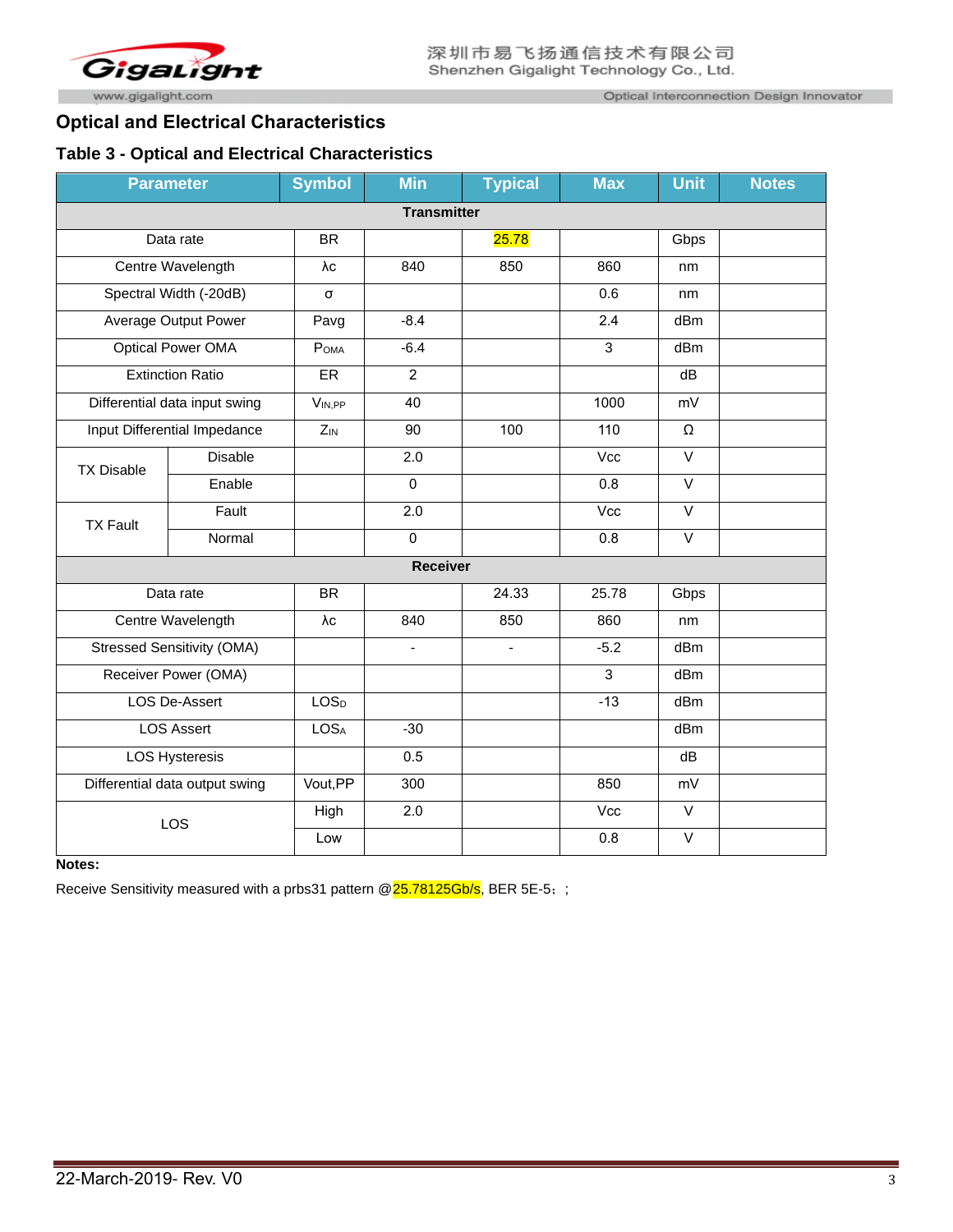

Optical Interconnection Design Innovator

## **Timing and Electrical**

#### **Table 4 - Timing and Electrical**

| Parameter                                                                                     | Symbol                | Min. | Max.         | Unit                    | Conditions                                                                                                                                                                                                                                                                                                                                                 |
|-----------------------------------------------------------------------------------------------|-----------------------|------|--------------|-------------------------|------------------------------------------------------------------------------------------------------------------------------------------------------------------------------------------------------------------------------------------------------------------------------------------------------------------------------------------------------------|
| Tx_Disable assert time                                                                        | t off                 |      | 100          | ЦS                      | Rising edge of Tx_Disable to fall of output signal<br>below 10% of nominal                                                                                                                                                                                                                                                                                 |
| Tx Disable negate time                                                                        | t on                  |      | 2            | ms                      | Falling edge of Tx Disable to rise of output signal<br>above 90% of nominal. This only applies in normal<br>operation, not during start up or fault recovery.                                                                                                                                                                                              |
| Time to initialize 2-wire interface                                                           | t 2w start up         |      | 300          | ms                      | From power on or hot plug after the supply meet-<br>ing Table 8.                                                                                                                                                                                                                                                                                           |
| Time to initialize                                                                            | t start up            |      | 300          | ms                      | From power supplies meeting Table 8 or hot plug<br>or Tx disable negated during power up, or<br>Tx_Fault recovery, until non-cooled power level I<br>part (or non-cooled power level II part already<br>enabled at power level II for Tx Fault recovery) is<br>fully operational.                                                                          |
| Time to initialize cooled module<br>and time to power up a cooled<br>module to Power Level II | t_start_up_cooled     |      | 90           | $\overline{\mathbf{s}}$ | From power supplies meeting Table 8 or hot plug,<br>or Tx disable negated during power up or Tx_Fault<br>recovery, until cooled power level I part (or cooled<br>power level II part during fault recovery) is fully<br>operational. Also, from stop bit low-to-high SDA<br>transition enabling Power Level II until cooled<br>module is fully operational |
| Time to Power Up to Level II                                                                  | t power level2        |      | 300          | ms                      | From stop bit low-to-high SDA transition enabling<br>power level II until non-cooled module is fully<br>operational                                                                                                                                                                                                                                        |
| Time to Power Down from Level II                                                              | t power down          |      | 300          | ms                      | From stop bit low-to-high SDA transition dis-<br>abling power level II until module is within power<br>level I requirements                                                                                                                                                                                                                                |
| Tx Fault assert                                                                               | Tx Fault on           |      | $\mathbf{1}$ | ms                      | From occurrence of fault to assertion of Tx_Fault                                                                                                                                                                                                                                                                                                          |
| Tx Fault assert for cooled module                                                             | Tx_Fault_on_cooled    |      | 50           | ms                      | From occurrence of fault to assertion of Tx_Fault                                                                                                                                                                                                                                                                                                          |
| Tx Fault Reset                                                                                | t reset               | 10   |              | μs                      | Time Tx_Disable must be held high to reset<br>Tx Fault                                                                                                                                                                                                                                                                                                     |
| RS0, RS1 rate select timing for FC                                                            | t RSO FC,<br>t RS1 FC |      | 5(0)         | ЦS                      | From assertion till stable output                                                                                                                                                                                                                                                                                                                          |
| RS0, RS1 rate select timing non FC                                                            | t RS0, t RS1          |      | 24           | ms                      | From assertion till stable output                                                                                                                                                                                                                                                                                                                          |
| Rx LOS assert delay                                                                           | t los on              |      | 100          | ЦS                      | From occurrence of loss of signal to assertion of<br>Rx LOS                                                                                                                                                                                                                                                                                                |
| Rx_LOS negate delay                                                                           | t_los_off             |      | 100          | <b>LLS</b>              | From occurrence of presence of signal to negation<br>of Rx LOS                                                                                                                                                                                                                                                                                             |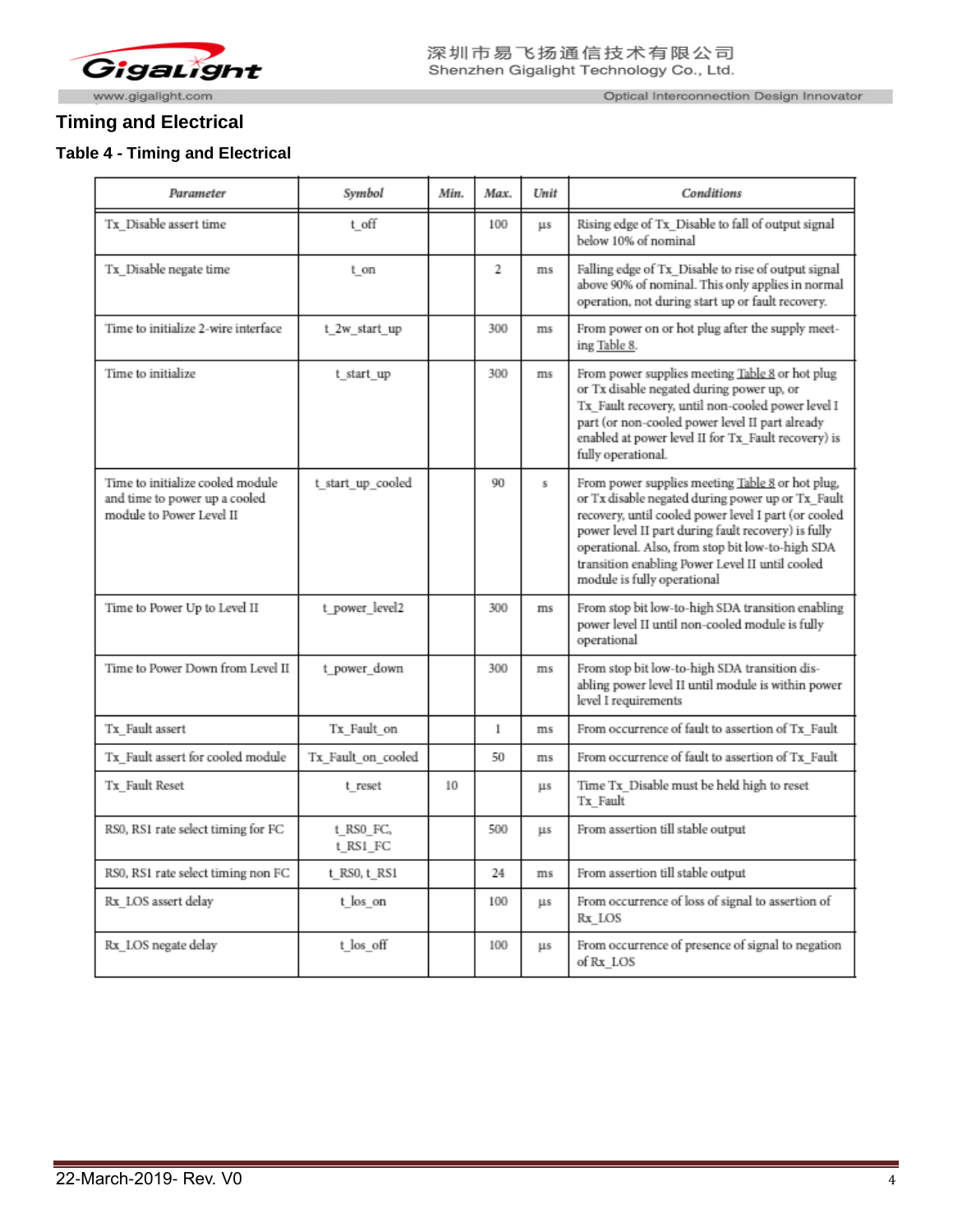

### **Diagnostics**

### **Table 5 – Diagnostics Specification**

| <b>Parameter</b>    | <b>Range</b>   | <b>Unit</b> | <b>Accuracy</b> | <b>Calibration</b>  |
|---------------------|----------------|-------------|-----------------|---------------------|
| Temperature         | $-40$ to $+85$ | °C          | ±3℃             | Internal / External |
| Voltage             | 3.0 to 3.6     | V           | ±3%             | Internal / External |
| <b>Bias Current</b> | $0$ to $20$    | mA          | ±10%            | Internal / External |
| <b>TX Power</b>     | $-8$ to $3$    | dBm         | ±3dB            | Internal / External |
| <b>RX</b> Power     | $-14$ to 0     | dBm         | ±3dB            | Internal / External |

## **Digital Diagnostic Memory Map**

The transceivers provide serial ID memory contents and diagnostic information about the present operating conditions by the 2-wire serial interface (SCL, SDA).

The diagnostic information with internal calibration or external calibration all are implemented, including received power monitoring, transmitted power monitoring, bias current monitoring, supply voltage monitoring and temperature monitoring.

The digital diagnostic memory map specific data field defines as following.

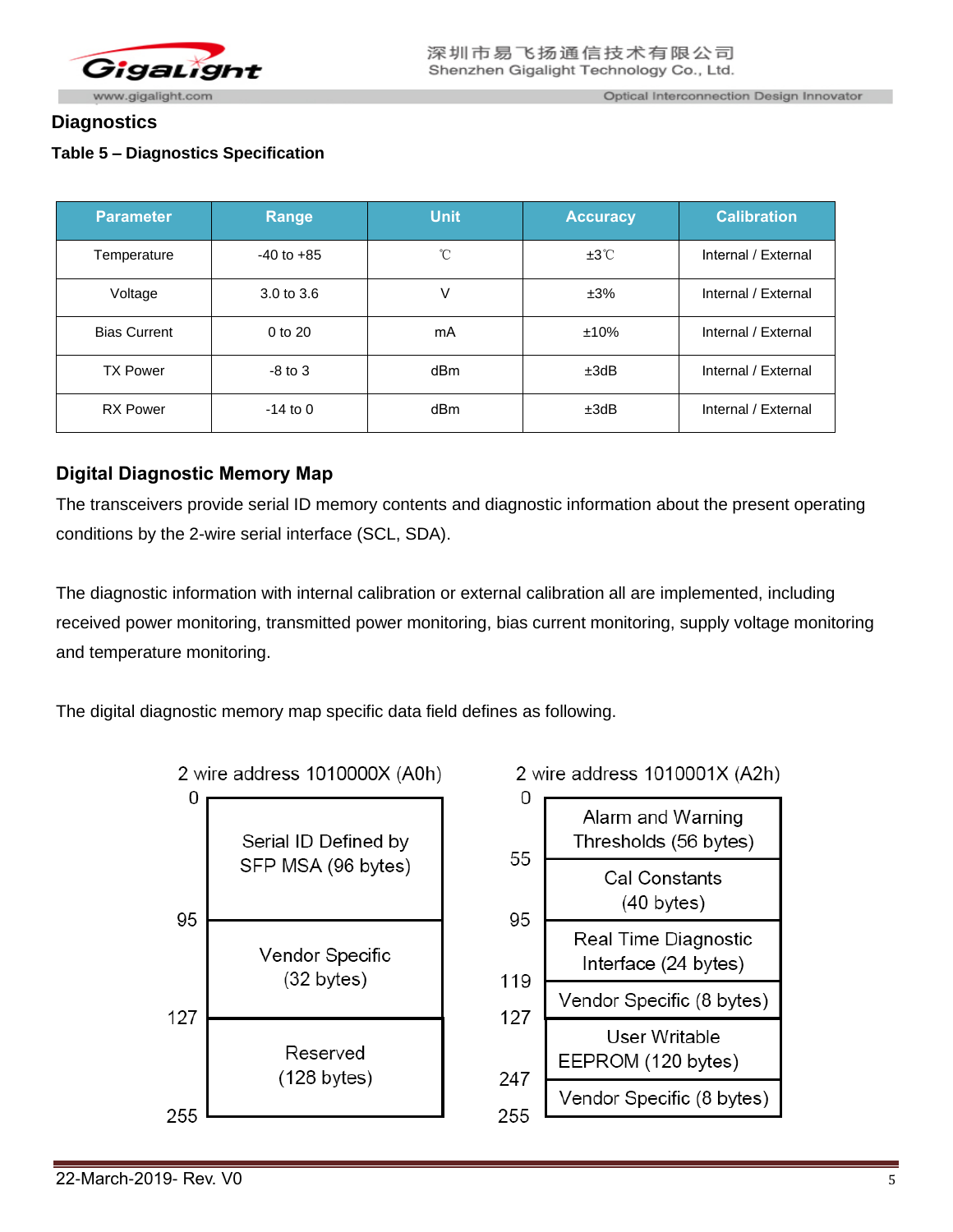

#### **Pin Definitions**



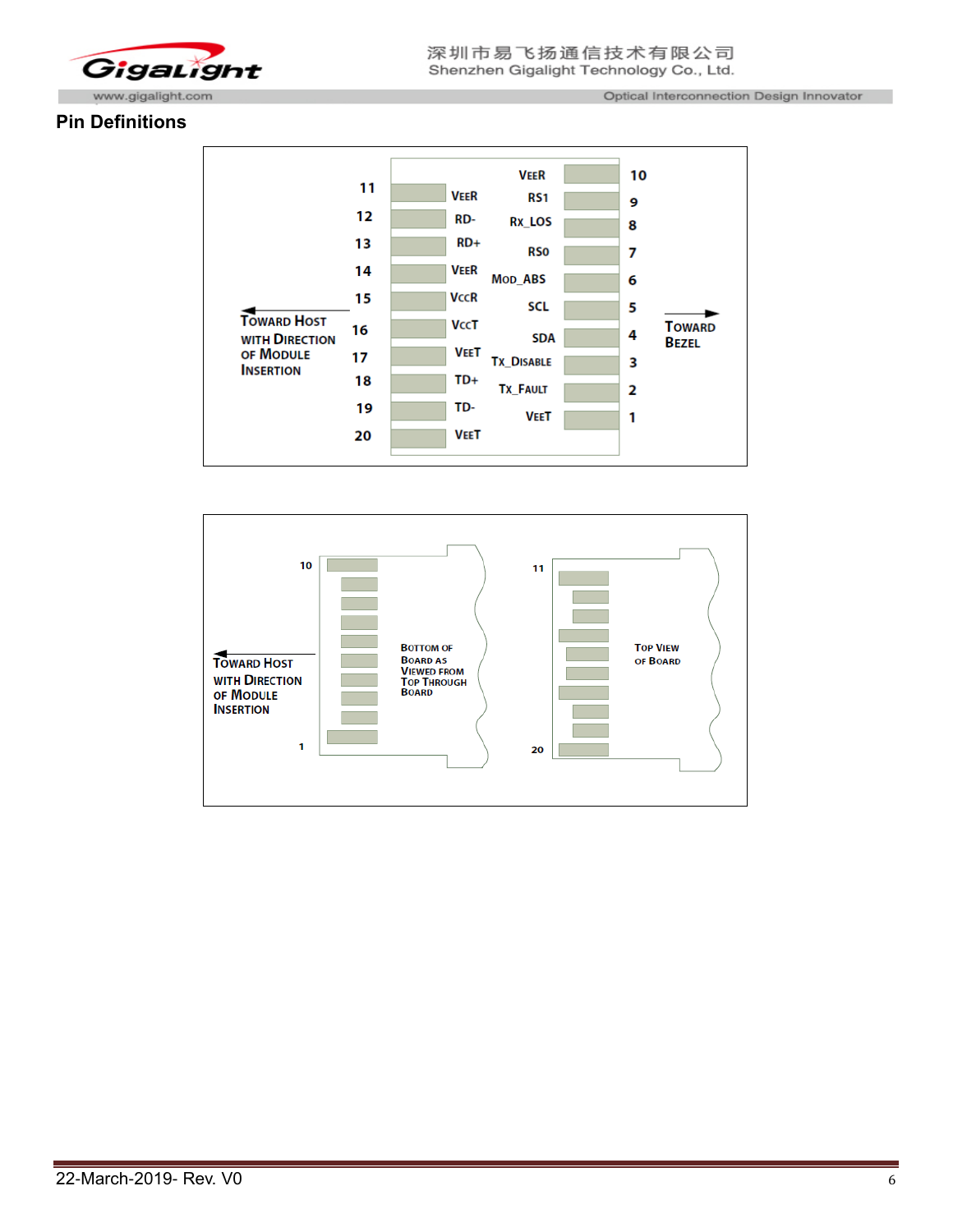

Optical Interconnection Design Innovator

#### **Pin Descriptions**

| <b>PIN</b>      | <b>Logic</b> | <b>Symbol</b>   | <b>Name / Description</b>                               |                |
|-----------------|--------------|-----------------|---------------------------------------------------------|----------------|
| 1               |              | VeeT            | <b>Module Transmitter Ground</b>                        | 1              |
| $\overline{2}$  | LVTTL-O      | TX_Fault        | <b>Module Transmitter Fault</b>                         |                |
| 3               | LVTTL-I      | TX_Dis          | Transmitter Disable; Turns off transmitter laser output |                |
| 4               | LVTTL-I/O    | <b>SDA</b>      | 2-Wire Serial Interface Data Line                       | $\overline{2}$ |
| 5               | LVTTL-I      | <b>SCL</b>      | 2-Wire Serial Interface Clock                           | $\overline{2}$ |
| 6               |              | MOD_ABS         | Module Definition, Grounded in the module               |                |
| $\overline{7}$  | LVTTL-I      | RS <sub>0</sub> | <b>Receiver Rate Select</b>                             |                |
| 8               | LVTTL-O      | RX_LOS          | Receiver Loss of Signal Indication Active LOW           |                |
| 9               | LVTTL-I      | RS <sub>1</sub> | Transmitter Rate Select (not used)                      |                |
| 10              |              | VeeR            | Module Receiver Ground                                  | 1              |
| 11              |              | VeeR            | Module Receiver Ground                                  | 1              |
| 12              | CML-O        | RD-             | Receiver Inverted Data Output                           |                |
| 13              | CML-O        | $RD+$           | <b>Receiver Data Output</b>                             |                |
| 14              |              | VeeR            | <b>Module Receiver Ground</b>                           | 1              |
| 15              |              | <b>VccR</b>     | Module Receiver 3.3 V Supply                            |                |
| 16              |              | VccT            | Module Receiver 3.3 V Supply                            |                |
| 17              |              | VeeT            | <b>Module Transmitter Ground</b>                        | $\mathbf{1}$   |
| $\overline{18}$ | CML-I        | $TD+$           | Transmitter Non-Inverted Data Input                     |                |
| 19              | CML-I        | TD-             | <b>Transmitter Inverted Data Input</b>                  |                |
| 20              |              | VeeT            | <b>Module Transmitter Ground</b>                        | 1              |

#### **Notes:**

*1. Module ground pins GND are isolated from the module case. 2.* 

*Shall be pulled up with 4.7K-10Kohms to a voltage between 3.15V and 3.45V on the host board*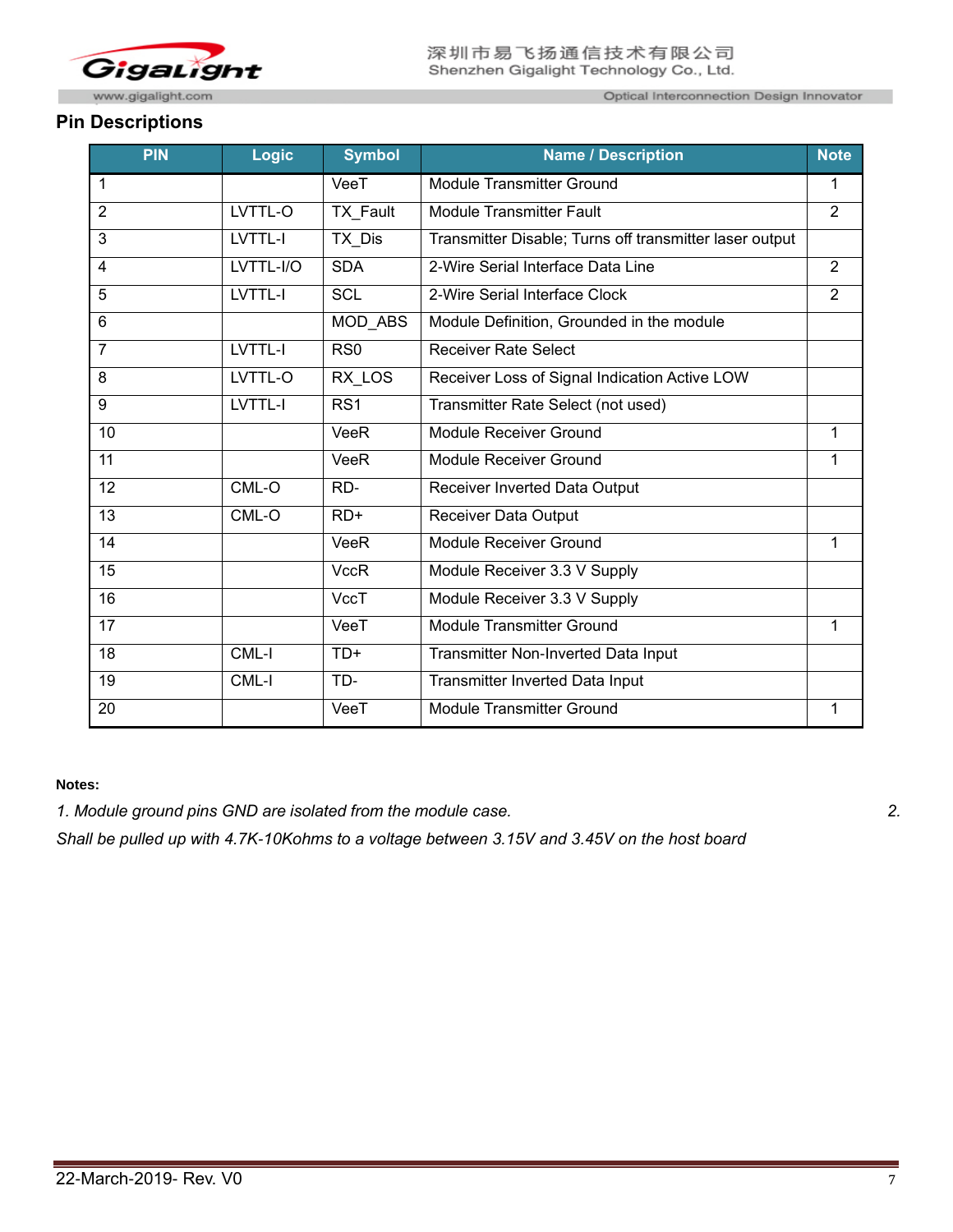

#### **Recommended Interface Circuit**



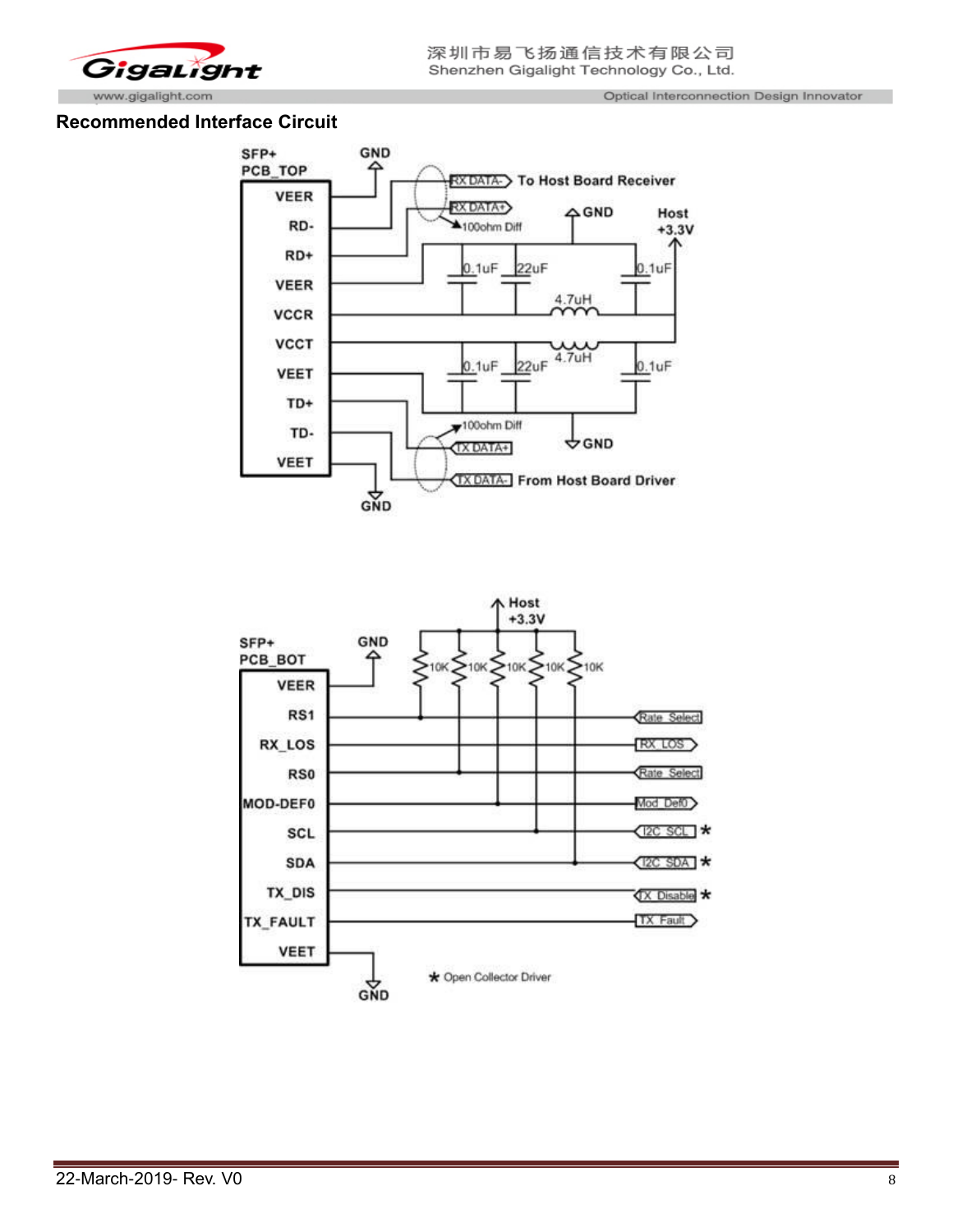

#### **Mechanical Dimensions**



## **Regulatory Compliance**

Gigaligth GSS-MPO250-SRT transceivers are Class 1 Laser Products. They are certified per the following standards:

| Feature                  | Standard                                |
|--------------------------|-----------------------------------------|
| <b>Laser Safety</b>      | IEC 60825-1:2014 (Third Edition)        |
| Environmental protection | 2011/65/EU                              |
| CE EMC                   | EN55032: 2015                           |
|                          | EN55035: 2017                           |
|                          | EN61000-3-2:2014                        |
|                          | EN61000-3-3:2013                        |
| <b>FCC</b>               | FCC Part 15, Subpart B; ANSI C63.4-2014 |